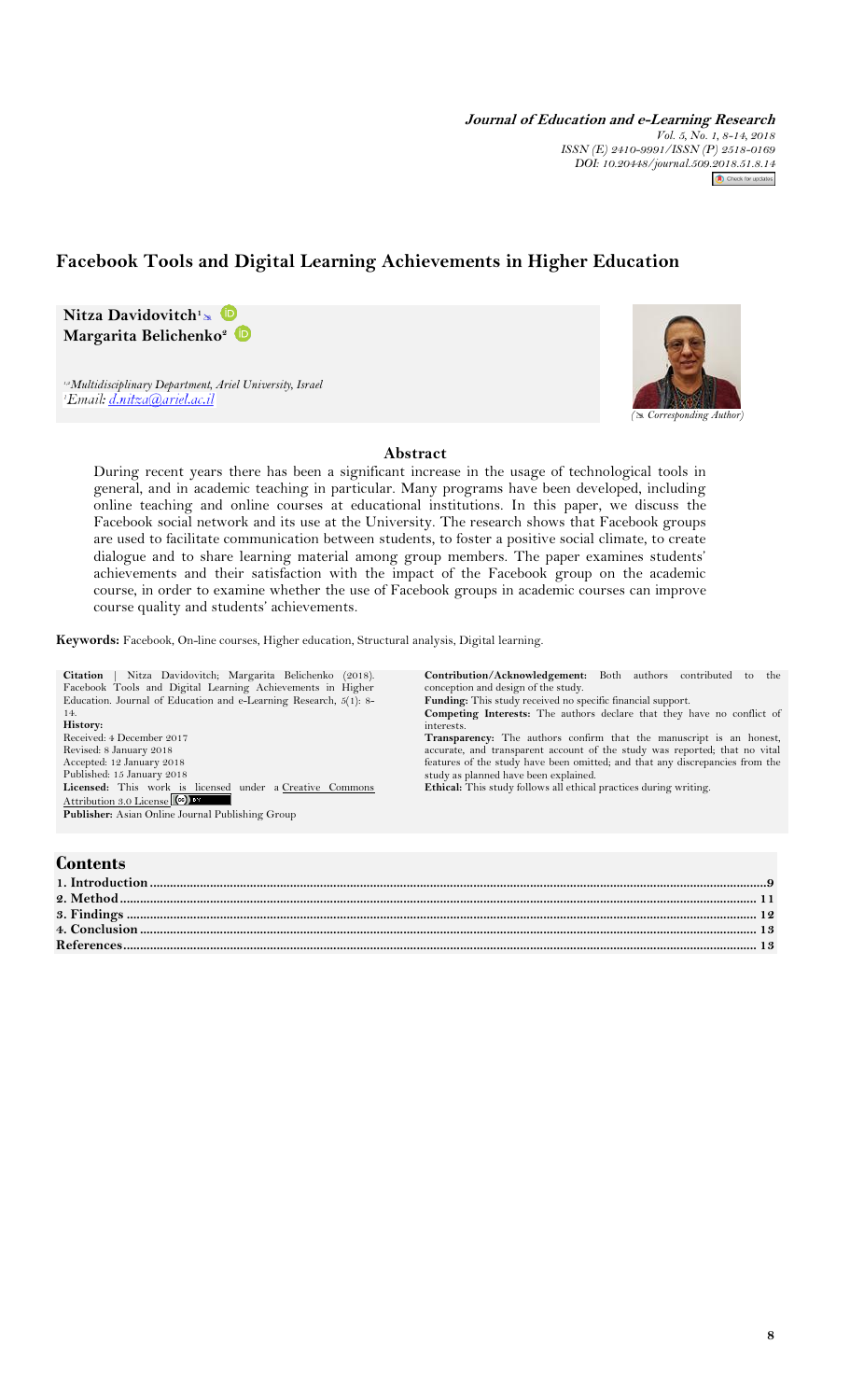#### <span id="page-1-0"></span>**1. Introduction**

It is evident that there is a new generation of students known as members of the "digital and network generation," who are surrounded by information and communication technologies that include Internet, smartphones, and mass media. Course Facebook groups are used to facilitate communications among students, to foster a positive social climate in the classroom, to create dialogue and to engage students, and to serve as a learning tool. The paper examines the level of achievements of students and their satisfaction as part of an educational Facebook group.

The changes created by the technological age have had a great impact on universities. Many students now come to classes equipped with laptops that offer great access to the Internet at any time, including during lectures. These mobile devices support students' active learning and serve as substitutes for traditional classmate, creating a personal learning environment in the classroom and outside. The use of laptops allows students to be connected to learning resources even when they are not at the university, creating a learning continuum independent of time or place. In other words, even at home, students can continue learning continuously. The contribution of online instruction is reflected not only in the effective learning of students, but also provides faculty with a rich and knowledgeable approach to the transfer of lesson content [\(Barak](#page-5-2) *et al.*, 2006[; Mifsud](#page-5-3) *et al.*, 2013). It has been shown that lecturers who refer students to real and relevant information during class produce interesting and diverse learning experiences for their students [\(Mishar -](#page-5-4) Tal *et al.*, 2012).

#### **1.1. Problem Statement**

The use of technological tools during class has positive effects, both on the quality of learning and on students' motivation for learning. However, despite the many advantages that technological tools produce, there are also negative effects on students, such as distraction caused by surfing websites that are not related to the lesson, checking and sending e-mail, social networking, and playing attractive games [\(Kraushaar and Novak, 2010;](#page-5-5) [Gehlen-Baum and Weinberger, 2012\)](#page-5-6).

#### **1.2. Facebook**

Facebook was created in February 2004 by Mark Zuckerberg at Harvard University. The network was initially limited to students and later became a global phenomenon, accessible by anyone with an e-mail address Facebook has become one of the seven most popular sites in the United States, users around the world [\(Bosch, 2009\)](#page-5-7).

Facebook is also one of the most popular social networks in in Israel. According to a ComScore survey, penetration of Facebook among Internet users aged 15 and over is 89.8%. This is the second highest penetration rate in the world, after the Philippines. Israel is leads in duration of use, reaching about 10.5 hours a month per user (Comscore.com).

#### **1.3. Facebook and its Applications at Ariel University**

With the emergence of Facebook groups that do not require members to be "friends" or expose their lives to one another, the option of creating a "study group" with students and lecturers is on the rise, and the effects of of using Facebook groups as an alternative learning management system (LMS) has become increasingly relevant.

Any Facebook user can set up a Facebook group. After the group is established, the group founder can invite other Facebook users to register for the group. Groups can choose to restrict membership to specific individuals or open the group for access by anyone. Unlike other Facebook activity, a closed learning group does not appear in any user's activity records, and is published only among the members of the group [\(Mishar -](#page-5-4) Tal *et al.*, 2012).

The main uses of Facebook learning groups include posing questions about homework, test material, exams, and assignments, and sharing summaries uploaded by students [\(Cohen and Eini, 2012\)](#page-5-8).

As a tool of learning, Facebook has also reached universities. The ability of higher education to utilize social media to advance professional development, expand institutional development, and increase students success is no less than revolutionary. A few decades ago, most students came from society's elite classes, but today, the student population has changed and students come from all levels of the population, increasing cultural diversity among students, and all its implications. In addition, today's students are digital natives: They have grown up into a reality with sophisticated technology, availability and intensive use of mobile and social media. Despite the development of technology and the fact that every student now has a mobile device and a laptop, teaching methods in most academic courses have retained a traditional form. The students' learning environment must be updated to include classroom teaching and home tasks that utilize the capabilities of mobile media and social media [\(Division,](#page-5-9)  [2015\)](#page-5-9).

Motivation refers to the process in which goal-oriented activities are energetic, directed, and sustained. A student's motivation was found to be a major factor in learning achievements. Other studies have explored basic questions such as how and why some students succeed in the learning process, while other students struggle to develop knowledge and cognitive resources necessary for academic success. Therefore, in designing a new learning environment that makes use of new technologies, the role of motivation must be taken into account. Researchers and educators have focused on new design projects, curriculum reforms, and innovative technological tools to raise motivation [\(Pintrich, 2003\)](#page-6-0).

#### **1.4. The Learning Process Model**

The penetration of social networks into everyday life has attracted the interest of many organizations and researchers to explore the influence of social networks on teaching and learning and has triggered efforts to use social networks for teaching and learning purposes. According to a learning process model developed by [Biggs and](#page-5-10)  [Moore \(1993\)](#page-5-10) the learning process contains four key components that influence learning outputs:

1. A well-structured knowledge base: The quality of the knowledge base is assessed by three characteristics: the quantity of knowledge, the quality of the organization of knowledge, and the accessibility of the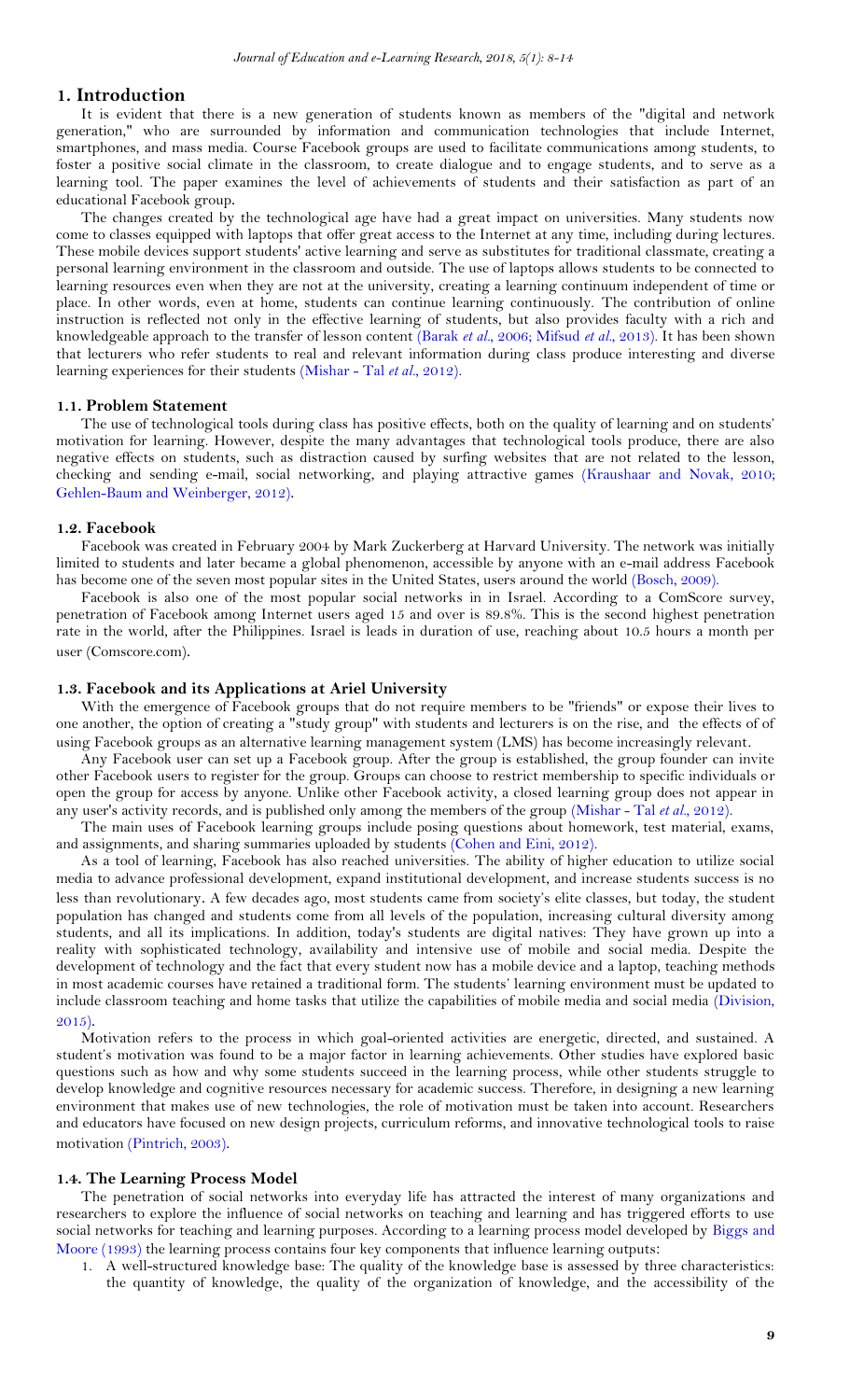knowledge. Anything that helps the student know more, organize the material in their minds or increases its accessibility, will improve the quality of studenst' knowledge bases.

- 2. Motivational context: Certain conditions encourage students' intrinsic motivation. . Two key conditions are clear goals and instructions, and a warm, positive climate that the teacher creates.
- 3. interactions: Learning comprises three main interactions: teacher-student, student-student, and contentstudent, with an emphasis on the essential role of the teacher-student interaction in the teaching process. 4. Active learning.

Another model of interaction analysis was suggested by [\(Henri, 1991;](#page-5-11) [Stone and Henry, 2003\)](#page-6-1) who distinguished between 4 types of interactions: social, cognitive, procedural, and explanatory.

- Social interaction refers to a dialogue of a friend-like nature: the teacher encourages students to express feelings. [Oren and Oren \(1999\)](#page-5-12) found that in these forums almost no interaction is created.
- Cognitive interaction entails investigation into the depth of a topic, linking it to other subjects, raising questions, critiquing and analyzing it. [Klein and Doran \(1999\)](#page-5-13) found this kind of interaction in social network forums: The more involved the student, the more active and the more applied to his learning.

In general, Biggs and Moore's message to the teacher is: Do not do it, let the students do it. Based on this model,

the following five research questions were formulated:

- 1. Do Facebook groups enhance students' knowledge base?
- 2. Do Facebook groups increase students' motivation for learning and their active participation in the learning process?
- 3. Do Facebook groups encourage student-student interactions?
- 4. Do Facebook groups encourage social and cognitive interactions?
- 5. Do Facebook groups encourage active learning by students?

The results of our study show that Facebook plays a constructive role in all four components of the model, including motivation and climate. Facebook groups contribute to students' motivation for learning, especially in a situation where students and teachers have good communications. In addition, Facebook groups contribute to a positive course climate and to students' motivation for their self-development (Lev *et al.*[, 2013\)](#page-5-14). A pioneering study in which Facebook was presented to graduate students as an alternative learning management system found that students expressed satisfaction with the Facebook-based learning method and a desire to use similar study groups in other courses as well.

Findings of a recent study offer evidence of students' positive attitudes and satisfaction with their learning experience using Facebook groups. Most students agreed that the collaborative work on Facebook was interesting, informative, and effective. Positive attitudes toward learning in the Facebook environment were not, however, associated with students' academic achievements on their final test [\(Arieh and Rimor, 2013\)](#page-5-15).

#### **1.5. The Impact of Technological Tools in Academic Institutions**

Today, many students come to class with laptops that provide great accessibility to the Internet at any time. These mobile devices support students' active learning and offer a a substitute for traditional study tools: With these devices, students bring with them a personal learning environment to the classroom and outside.The contribution of online instruction is reflected not only in effective student learning, but also enables the faculty to have a knowledgeable approach to the transfer of lesson content [\(Campbell and Pargas, 2003;](#page-5-16) Barak *et al.*[, 2006;](#page-5-2) [Kraushaar and Novak, 2010;](#page-5-5) [Mifsud](#page-5-3) *et al.*, 2013) It can be seen that lecturers who refer students to real and relevant information during the lesson produce interesting and broad learning experiences for their students [\(Mishar -](#page-5-4) Tal *et al.*, 2012).

Technological tools in and outside class essons have positive effects, both on the quality of learning and on students' motivation for learning, but there are also negative effects on learners, such as distractions caused by browsing websites that are not related to the topic, and engagement in social networking [\(Kraushaar and Novak,](#page-5-5)  [2010;](#page-5-5) [Gehlen-Baum and Weinberger, 2012\)](#page-5-6).

#### **1.6. The Teacher's Role in Digital Learning**

Online courses in general and the role of lecturers in online teaching, in particular, are topics of extensive research in institutions of higher education around the world [\(Dabbagh, 2002;](#page-5-17) [Easton, 2003;](#page-5-18) [Danchak and Huguet,](#page-5-19)  [2004\)](#page-5-19). Teaching and digital learning enable and require changes to traditional teaching methods or looking for new ways to adapt to the the transition from the teacher's role in traditional learning and her role in online learning environments. E-learning is different from traditional teaching in several respects, including in the roles of facilitator and students, models of communication, interactions, and learning flexibility.

Researchers and educators are introducing new insights into online learning. In their opinion, to ensure that the transition to electronic courses is not merely technological, online instruction must be based on constructivist and cooperative approaches, which go beyong presenting information that is passively absorbed by students.

The usage of constructivist theories as a rationale and a fundamental principle of instruction adapted to network technology. The goal is to ensure that students in computerized courses will not function as passive learners who receive the material from the lecturer, but will become active learners who construct knowledge themselves. Students are therefore expected to seek information, create meaningful connections between different content and build new knowledge in the field. In the opinion of these researchers and others, the teacher is the most important component in this process to ensure successful e-learning. It is not the technology itself, but the way it is implemented by the teacher that determines the effectiveness of learning.

A review of the professional literature [\(Davidovitch](#page-5-20) *et al.*, 2017) in the field reveals the following key characteristics expected of the teacher-facilitator in digital learning environments:

- Conducting a dialogue that includes three features: academic interaction, interaction of cooperation, and interpersonal interaction. The mentor-facilitator's management influences these interactions.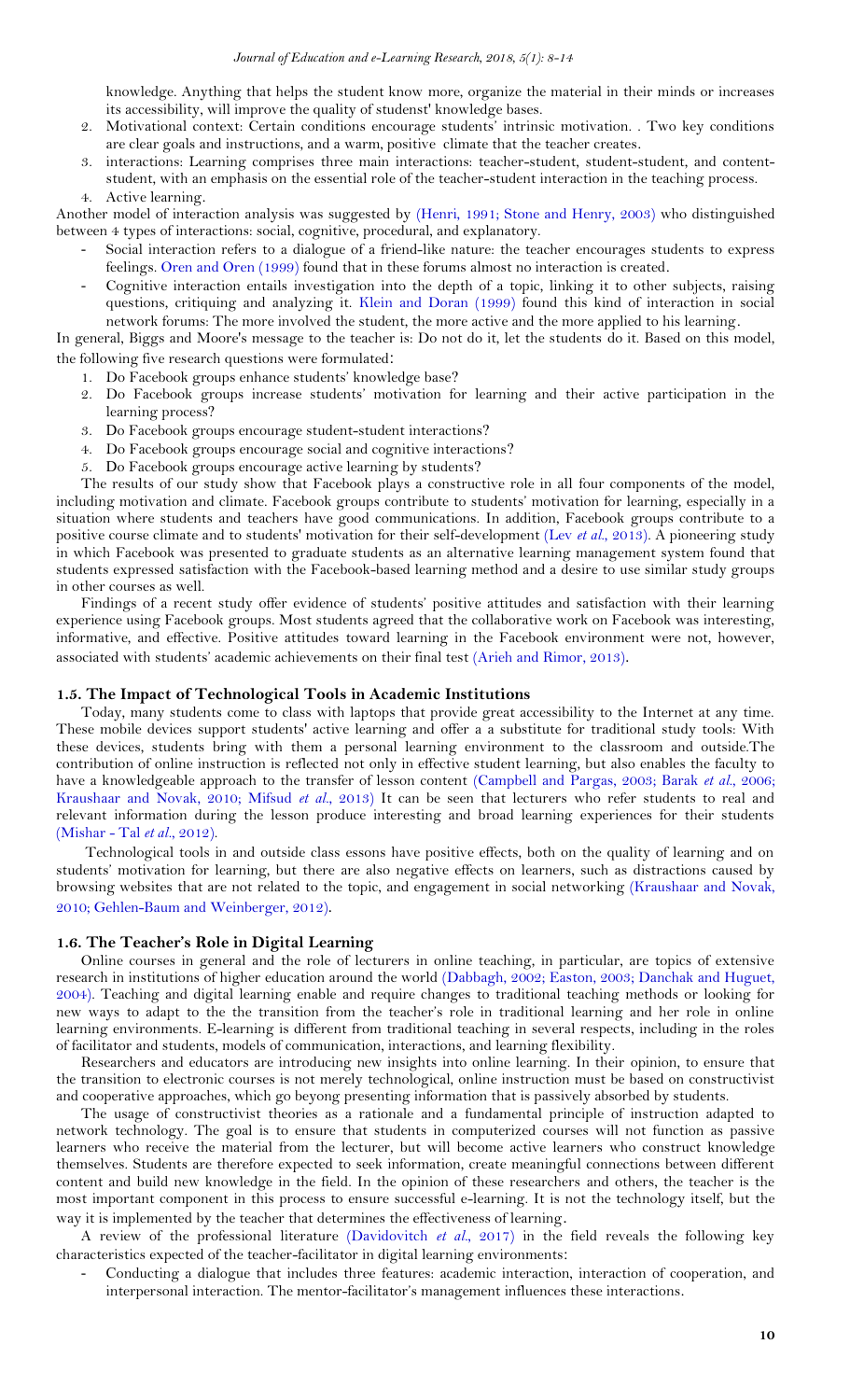- Active construction of knowledge, when he role of the teacher changes from the transfer of knowledge to mentor, counselor, and colleague who accompanies and directs the student, assists her, and enables her to construct knowledge. For this purpose, students need active guidance from the teacher, rather than passive guidance.
- Awareness and consideration of students' individual learning needs. Students differ in their needs, learning styles, and quality preferences. Therefore, high-quality e-learning must also be directed to each student's individual needs. It is no longer possible to be satisfied with a general model for everyone, but rather the teacher must provide individualized learning services that support each student's subjective preference profile.
- Creating social learning and encouraging interaction in the course. There is an emphasis on the lecturer's need to improve communication skills with the students in order to create a community of learners. Quick responses to learners' questions increase their confidence and motivation for learning.

#### **1.7. Nira Hativa's Cognitive-Emotional Model of Learning**

A study based on classroom observations found that the main behaviors of effective teaching were enthusiasm, clarity of explanations, and interactions and positive relationships with students. A model of good teaching and key teaching behaviors [\(Hativa, 2014\)](#page-5-21) suggests that, in general, a good teacher has teaching capacity in two dimensions:

**The cognitive dimension** represents the teacher's skills in channeling the material to the students. This dimension consists of three types of teaching behaviors:

Organization of the course and lesson - The student is well placed in the framework of the course and the lesson; he knows at every stage of the course what lessons they have learned so far, what they are learning now and what they will learn in the next stages. Also, lesson time is well spent on learning.

Clarity of the lesson - The teacher clearly explains the course and content of the lesson so that the students can understand and implement their understanding and perform the assignments and homework.

Interest / promotion of concentration and attention, intellectual challenge - The lesson is interesting and strengthens concentration and attention among the students. The teacher manages to keep the students engaged throughout the lesson so that they will be focused.

**The emotional-affective dimension** represents the teacher's skills in creating a pleasant, positive classroom atmosphere that promotes openness, promotion and a desire for learning. This dimension comprises two types of teaching behaviors:

Respect for the students, a warm and sympathetic attitude, empathy for their difficulties in learning, caring and helping them succeed in learning.

Maintaining positive and beneficial interactions with students, such as encouraging questions, and providing good, useful answers to their questions.

In such circumstances, students are satisfied with the teaching, organization, clarity, interest and challenge of the studies and the lecturer's approach is favorable to them. This is equally applicable in different content domains such as engineering and the humanities. To be perceived by students as an outstanding teacher, the teacher must excel in creating clarity, organizing the lesson, and creating a positive classroom atmosphere. Outstanding teaching has a unique and personal aspect: Outstanding teachers are like artists who know how to help their students grow and develop with great skill. Good teaching involves a number of factors that interact with one another and affect student learning effectively [\(Division, 2015\)](#page-5-9).

In digital teaching, we find similar principles. Students express satisfaction with two main aspects of the digital means at their disposal: the cognitive dimension, which includes organization, clarity, interest and challenge, and the emotional dimension, which represents atmosphere, student encouragement, and positive classroom interactions. The research hypothesis is that there will be a positive correlation between achievements and satisfaction of students who participate in an educational Facebook group.

#### <span id="page-3-0"></span>**2. Method**

The sample included 150 students studying at Ariel University in Samaria, between age 20 and 30, enrolled in BA programs.

Research tools

–We developed an online questionnaire that examines the relationship between participation in an educational Facebook group and students' achievements and satisfactions. The questionnaire examines two main issues: the first is the effectiveness of the group and the student's achievements (cognitive). (example item: Do collaborative Facebook groups allow students to be involved in all stages of learning in the course?). The second topic examined satisfaction and atmosphere among students (emotional aspect). (Example item: Do Facebook collaborative groups create a positive atmosphere that fosters openness among students and a desire for learning?).

#### **2.1. Procedure**

Participants were sampled on a voluntary basis and recruited throughout Ariel University campus. Participants were informed that participation in the study was not mandatory and they were permitted to terminate their participation at any stage of the study if they felt that their privacy was violated. Participants completed a consent form before receiving a questionnaire, confirming that they were participants of their own free will. The questionnaire was distributed throughout the university at convenient times for participants. A series of demographic questions was followed by a questionnaire on satisfaction with the emotional and cognitive aspects of their Facebook groups.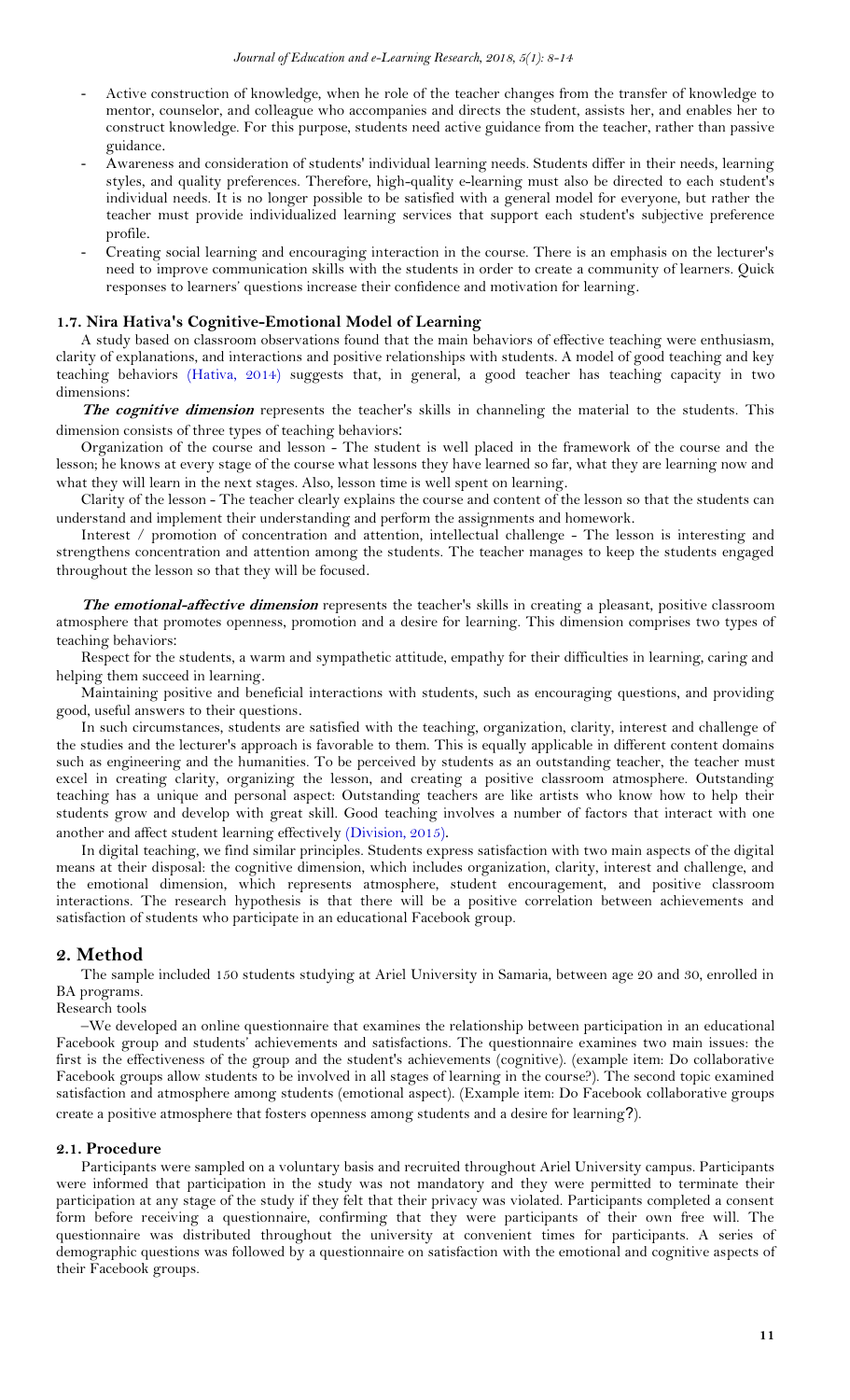#### **2.2. Analysis**

Dependent variable: level of achievement and satisfaction.

Independent variable: Participation in an educational Facebook group

Based on the data transferred to the statistical analysis, descriptive statistics were presented. Various analyses were conducted on the variables: Facebook group use for learning purposes, level of achievements, and level of satisfaction. To rule out alternative explanations, gender differences, differences between academic years, and other differences were also examined.

### <span id="page-4-0"></span>**3. Findings**

| Table-1. Socio-demographic variables |             |                |      |  |  |
|--------------------------------------|-------------|----------------|------|--|--|
| Variable                             |             | N              | $\%$ |  |  |
| <b>Sex</b>                           | Male        | 56             | 37.3 |  |  |
|                                      | Female      | 94             | 62.7 |  |  |
| Family status                        | Single      | 92             | 61.7 |  |  |
|                                      | Married     | 51             | 34.2 |  |  |
|                                      | Divorcee    | $\overline{7}$ | 4.1  |  |  |
| Religion                             | Secular     | 45             | 30.2 |  |  |
|                                      | Traditional | 19             | 12.8 |  |  |
|                                      | Religious   | 85             | 57   |  |  |
| Year of studies                      | A           | 35             | 23.3 |  |  |
|                                      | B           | 31             | 20.7 |  |  |
|                                      | C           | 50             | 33.3 |  |  |
|                                      | D           | 17             | 11.3 |  |  |
|                                      | Other       | 17             | 11.3 |  |  |

 **Source:** research findings

| Table-2. Descriptive statistical data of the research variables |  |  |
|-----------------------------------------------------------------|--|--|
|                                                                 |  |  |

| Variable     |     | Range     | Average | <b>Standard deviation</b> |  |  |  |
|--------------|-----|-----------|---------|---------------------------|--|--|--|
| Age          | 150 | $35 - 18$ | 24.44   | 2.78                      |  |  |  |
| Aspiration   | 150 | $4 - 1$   | 2.72    | 0.933                     |  |  |  |
| Satisfaction | 150 | $4 - 1$   | 2.72    | 0.937                     |  |  |  |
| $\sim$       |     |           |         |                           |  |  |  |

 **Source:** research findings

To test the hypothesis regarding a positive correlation between the level of achievement of Facebook group members and their satisfaction, a Pearson test was conducted. A strong positive correlation was found (*rp* = 0.863 *p* < .01), indicating that students who were more satisfied with the Facebook group also had higher achievements in the course and vice versa.



**Figure-1.** Pearson correlations between achievement and satisfaction among Facebook group members.  **Source:** Research findings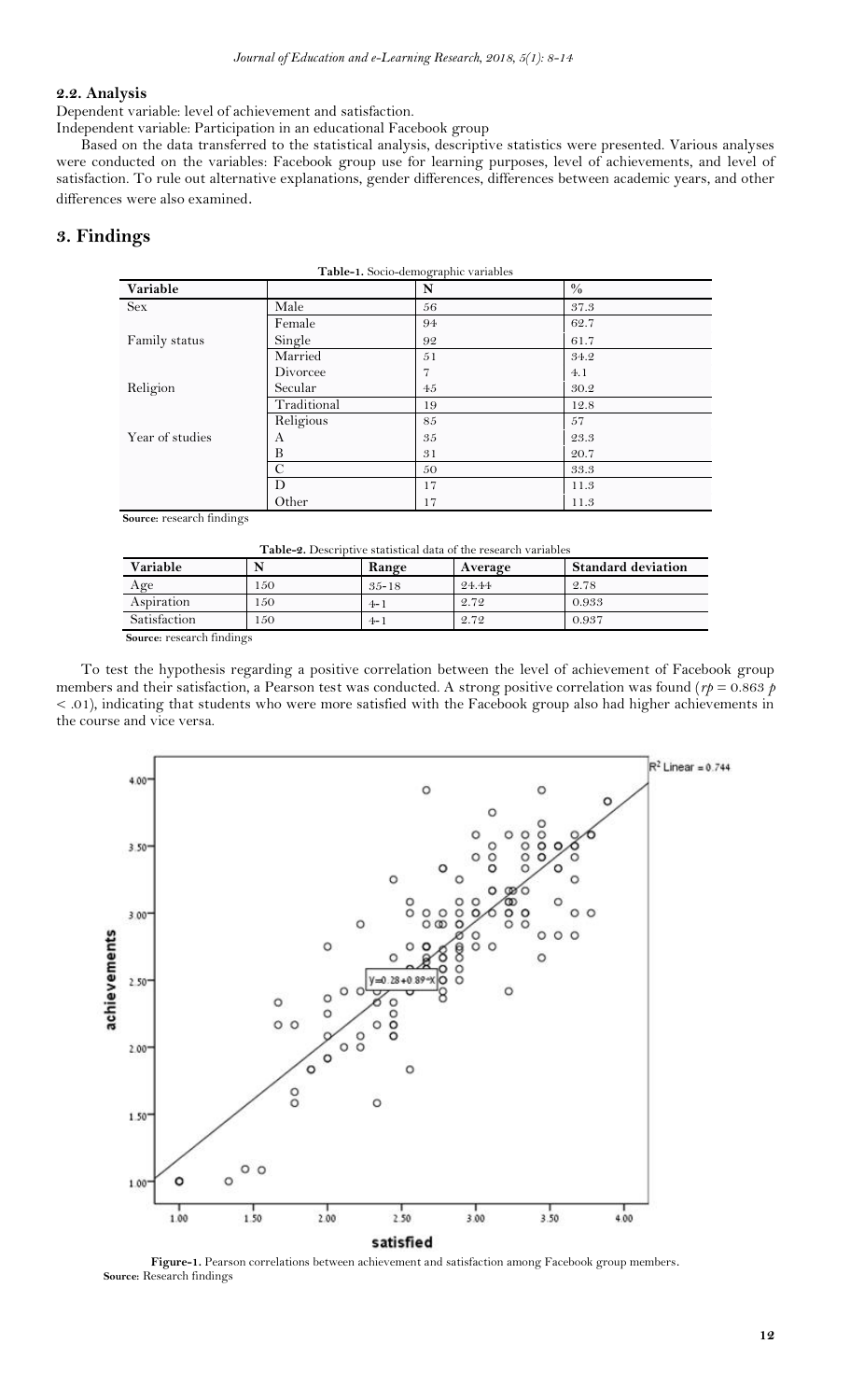In conclusion, the present study examined the relationship between success and achievements of students at Ariel University, and their satisfaction with the contribution of a collaborative educational Facebook group. This digital process can be said to have significantly contributed to the students' success and satisfaction, and the Facebook group can certainly serve as an additional tool to supplement traditional frontal instruction. Therefore, the research's recommendation is to integrate Facebook groups into academic courses, to facilitate the transition of academic material beyond academic walls, extends study hours, strengthen the connection between students, and create a comfortable learning atmosphere.

#### <span id="page-5-0"></span>**4. Conclusion**

The present paper examined satisfaction among students taking part in a collaborative Facebook learning group and how collaborative Facebook groups influence students' achievements. The findings suggest that there is a strong correlation between these variables, which may help raise awareness of the potential of using the Facebook group platform for educational purposes.

#### **4.1. Research Contributions**

The current study may help raise awareness of the potential use of Facebook groups for educational purposes. Using the Facebook groups for study purposes expands students' study hours beyond the hours of frontal study in the classroom, and takes the study material out of the university. Moreover, the use of collaborative Facebook groups may enhance students' achievements as a result of positive interactions among group members, including mutual assistance, sharing of educational materials, and other learning-related activities. To overcome the limitations of the study, additional studies should explore this issue with an equal number of men and women.

The Facebook network has great potential that expands the hours of study beyond the frontal hours at University, yet this advantage may be offset by the loss of a face-to-face learning experience. Does technology help the social aspects of frontal teaching? Is there any point in frontal teaching? Is this a tool still relevant for our times? What is the image of the classroom or of the Open University today? Do lecturers make effective use of the digital platforms at their disposal? All these questions are necessary in order to identify the lecturers' role in the learning process and whether they will disappear in the future in which teaching becomes digital.

Confirming the research hypothesis, a positive correlation was found between Facebook users' level of achievement and their satisfaction. The findings of the study can be explained on the basis of [Arieh and Rimor](#page-5-15)  [\(2013\)](#page-5-15) study, which reports students' positive attitudes and satisfaction with their learning experience on Facebook. Notably, participation in a Facebook group allows students to examine the material at home and bring additional knowledge beyond the hours of frontal study. Moreover, students can help each other clarify a subject or discover new knowledge, correct each other's errors, and offer comments. The contribution of the Facebook network should also be examined using additional means and variables that potentially affect its contribution to higher education.

#### <span id="page-5-1"></span>**References**

- <span id="page-5-15"></span>Arieh, P. and R. Rimor, 2013. A play in English hosted on Facebook: An examination of the achievements and attitudes of students regarding the study of a play in English in the Facebook environment. The Chais Conference on Learning Technologies Research, 2013: The Person Who Studied in the Technological Era: Eshet-Alkalai, A. Caspi, S. Eden, N. Geri, Y. Kalman, Y. Yair (eds.), Raanana. pp: 197.
- <span id="page-5-2"></span>Barak, M., A. Lipson and S. Lerman, 2006. Wireless laptops as means for promoting active learning in large lecture halls. Journal of Research on Technology in Education, 38(3): 245-263. *View at Google [Scholar](https://scholar.google.com/scholar?hl=en&q=Wireless%20laptops%20as%20means%20for%20promoting%20active%20learning%20in%20large%20lecture%20halls) | View at [Publisher](http://dx.doi.org/10.1080/15391523.2006.10782459)*
- <span id="page-5-10"></span>Biggs, J.B. and P.J. Moore, 1993. The process of learning. 3rd Edn., Sydney: Prentice Hall.
- <span id="page-5-7"></span>Bosch, T.E., 2009. Using online social networking for teaching and learning: Facebook use at the University of Cape Town. Communication: South African Journal for Communication Theory and Research, 35(2): 185-200. *View at Google [Scholar](https://scholar.google.com/scholar?hl=en&q=Using%20online%20social%20networking%20for%20teaching%20and%20learning:%20Facebook%20use%20at%20the%20University%20of%20Cape%20Town) | View at [Publisher](http://dx.doi.org/10.1080/02500160903250648)*

<span id="page-5-16"></span>Campbell, A.B. and R.P. Pargas, 2003. Laptops in the classroom. ACM SIGCSE Bulletin, 35(1): 98-102. *View at Google [Scholar](https://scholar.google.com/scholar?hl=en&q=Laptops%20in%20the%20classroom) | View at [Publisher](http://dx.doi.org/10.1145/792548.611942)*

- <span id="page-5-8"></span>Cohen and L. Eini, 2012. Patterns of use of Facebook among youth and attachment to educational processes. The Chais Conference for Learning Technology Research 2012: The Person Who Studied in the Technological Era", Eshet-Alkalai, A. Caspi, S. Eden, N. Gerry, Y. Yair, Y. Kalman, 158.
- <span id="page-5-17"></span>Dabbagh, N., 2002. Using a web-based course management tool to support face-to-face instruction. Technology Source. Retrieved from [http://technologysource.org/article/using\\_a\\_webbased\\_course\\_management\\_tool\\_to\\_support\\_facetoface\\_instruction.](http://technologysource.org/article/using_a_webbased_course_management_tool_to_support_facetoface_instruction)

<span id="page-5-19"></span>Danchak, M.M. and M.P. Huguet, 2004. Designing for the changing role of the instructor in blended learning. IEEE Transactions on Professional Communication, 47(3): 200-210. *View at Google [Scholar](https://scholar.google.com/scholar?hl=en&q=Designing%20for%20the%20changing%20role%20of%20the%20instructor%20in%20blended%20learning) | View at [Publisher](http://dx.doi.org/10.1109/tpc.2004.833684)*

<span id="page-5-20"></span>Davidovitch, N., M. Belichenko and Y. Kravchenko, 2017. Digital learning characteristics and principles of information resources knowledge structuring. European Journal of Educational Research, 6(3): 261-267. *View at [Publisher](http://dx.doi.org/10.12973/eu-jer.6.3.261)*

<span id="page-5-9"></span>Division, N., 2015. Why and how to integrate contemporary technologies into academic teaching? Tel Aviv University, 6: 1-11.

- <span id="page-5-18"></span>Easton, S.S., 2003. Clarifying the instructor's role in online distance learning. Communication Education, 52(2): 87-105. *View at Google [Scholar](https://scholar.google.com/scholar?hl=en&q=Clarifying%20the%20instructor) |* **View** at Publishe
- <span id="page-5-6"></span>Gehlen-Baum, V. and A. Weinberger, 2012. Notebook or facebook? How students actually use mobile devices in large lectures. In: A. Ravenscroft, S. Lindstaedt, C. D. Kloos, & D. Hernández-Leo (Eds.), 21st century learning for 21st century skills. Berlin Heidelberg: Springer-Verlag, 7563: 103-112.

<span id="page-5-21"></span>Hativa, N., 2014. What does the research say about good teaching and the excellent teacher? Hora'ah Ba'akademya, 4: 43-59.

- <span id="page-5-11"></span>Henri, F., 1991. Computer conferencing and content analysis. In: Collaborative Learning Through Computer Conferencing, Kay, A., R., Ed., Berlin: Springer Verlag.
- <span id="page-5-13"></span>Klein, J.D. and M.S. Doran, 1999. Implementing individual and small group learning structures with a computer simulation. Educational Technology Research and Development, 47(1): 97–109. *View at Google [Scholar](https://scholar.google.com/scholar?hl=en&q=Implementing%20individual%20and%20small%20group%20learning%20structures%20with%20a%20computer%20simulation) | View at [Publisher](http://dx.doi.org/10.1007/bf02299479)*
- <span id="page-5-5"></span>Kraushaar, J.M. and D.C. Novak, 2010. Examining the effects of student multitasking with laptops during the lecture. Journal of Information Systems Education, 21(2): 241-251. *View at Google [Scholar](https://scholar.google.com/scholar?hl=en&q=Examining%20the%20effects%20of%20student%20multitasking%20with%20laptops%20during%20the%20lecture)*
- <span id="page-5-14"></span>Lev, Y., N. Ne'eman and C. Amit, 2013. The facebook contribution for teaching in academic courses (Poster). The Chais Conference on Learning Technologies Research 2013: The Person Who Studied in the Technological Era. Eshet-Alkalai, A. Caspi, S. Eden, N. Geri, Y. Kelman, Y. Yair (Eds.), 275.
- <span id="page-5-3"></span>Mifsud, L., A. I., A.I. Mørch and S. Lieberg, 2013. An analysis of teacher-defined activities with mobile technologies: Predecessor and successor tool use in the classroom. Learning, Media and Technology, 38(1): 41-56. *View at Google [Scholar](https://scholar.google.com/scholar?hl=en&q=An%20analysis%20of%20teacher-defined%20activities%20with%20mobile%20technologies:%20Predecessor%20and%20successor%20tool%20use%20in%20the%20classroom) | View at [Publisher](http://dx.doi.org/10.1080/17439884.2012.655746)*
- <span id="page-5-4"></span>Mishar - Tal, H., G. Kortz and E. Pieterse, 2012. Facebook groups as LMS: A case study. International Review of Research in Open and Distributed Learning, 13(4): 33-48. *View at Google [Scholar](https://scholar.google.com/scholar?hl=en&q=Facebook%20groups%20as%20LMS:%20A%20case%20study) | View at [Publisher](http://dx.doi.org/10.19173/irrodl.v13i4.1294)*
- <span id="page-5-12"></span>Oren, Z. and E. Oren, 1999. Grouper: A dynamic clustering interface to web search results. Computer Networks, 31(11–16): 1361–1374. *[View](https://scholar.google.com/scholar?hl=en&q=Grouper:%20A%20dynamic%20clustering%20interface%20to%20web%20search%20results) at Google [Scholar](https://scholar.google.com/scholar?hl=en&q=Grouper:%20A%20dynamic%20clustering%20interface%20to%20web%20search%20results) | View at [Publisher](http://dx.doi.org/10.1016/s1389-1286(99)00054-7)*